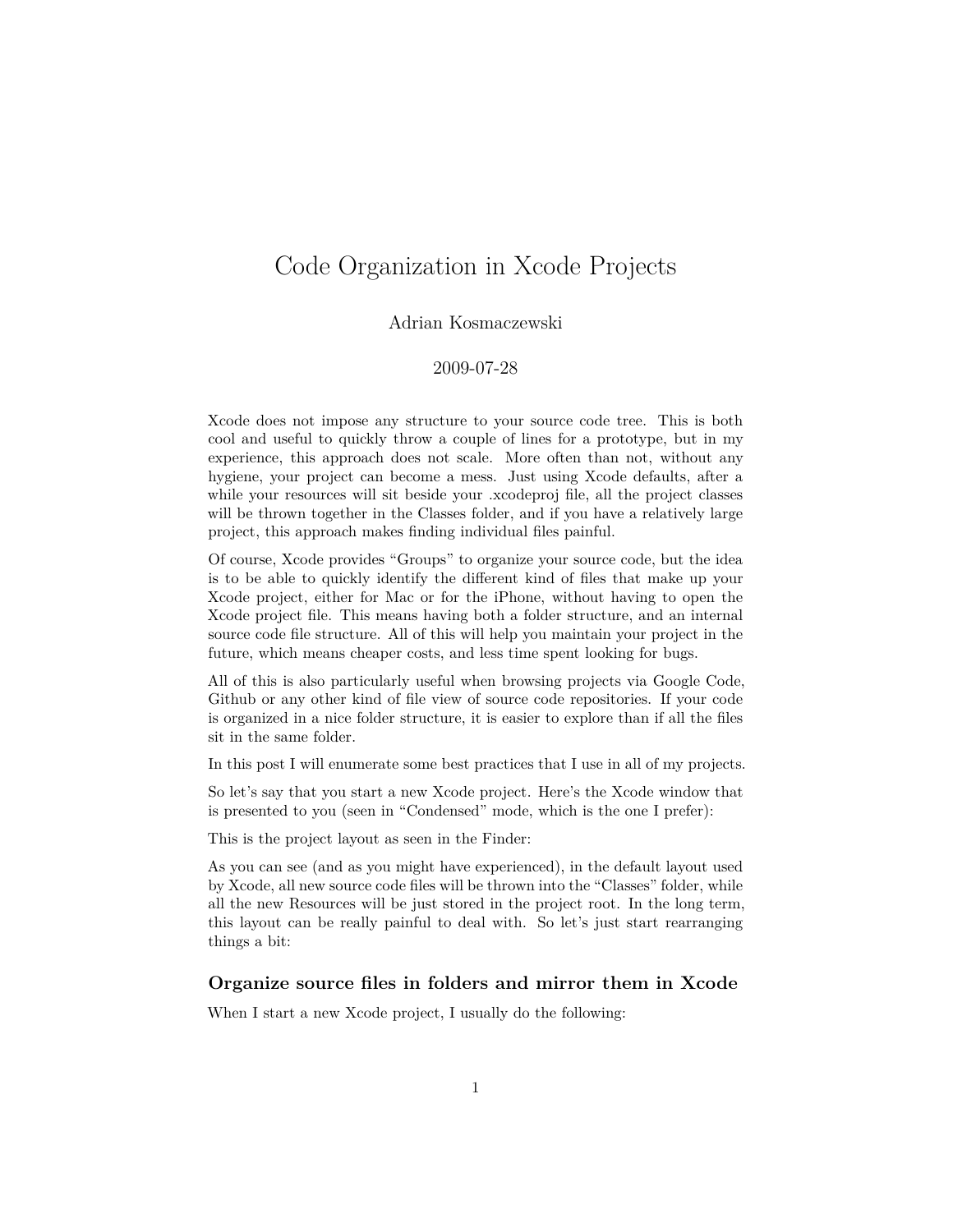- 1. I remove the "Classes" group (just deleting references, not moving the items to the trash, as shown in the image below)
- 2. Then I add the following subfolders to the "Classes" folder:
	- AppDelegate
	- Controllers
	- Models
	- Helpers
- 3. Finally, drag the enhanced "Classes" folder from the Finder to the Xcode project window, asking to "recursively create groups for every subfolder":

#### **Create separate folders for different Resource elements**

The next step is to actually create a resource folder in Finder, and add a subfolder for every kind of resource that my project will use: sounds, images, SQLite databases, NIBs, etc. Then I do the following:

- 1. Remove the Resource group from the Xcode project (just deleting references)
- 2. Then I drag the newly created "Resources" folder from the Finder to the Xcode project window, asking to "recursively create groups for every subfolder", like we did for the "Classes" folder.

Doing this has an interesting side effect: when you localize your application in other languages, each folder will contain a subfolder with the localized resources inside (for example, an "en.lproj" for English, "es.lproj" for Spanish, and so on).

#### **Organize your code consistently**

Each @implementation \*.m file should always present methods in this order:

- 1. init and dealloc
- 2. public methods
- 3. public @dynamic properties
- 4. delegate methods (for each supported protocol)
- 5. private methods

# **Use #pragma statements to separate the regions shown above**

Each logic group of methods should be separated from each other using the following lines (just type "#p" and hit the TAB key in Xcode!)

```
// ...
    return cell;
}
#pragma mark -
#pragma mark UIAlertViewDelegate methods
```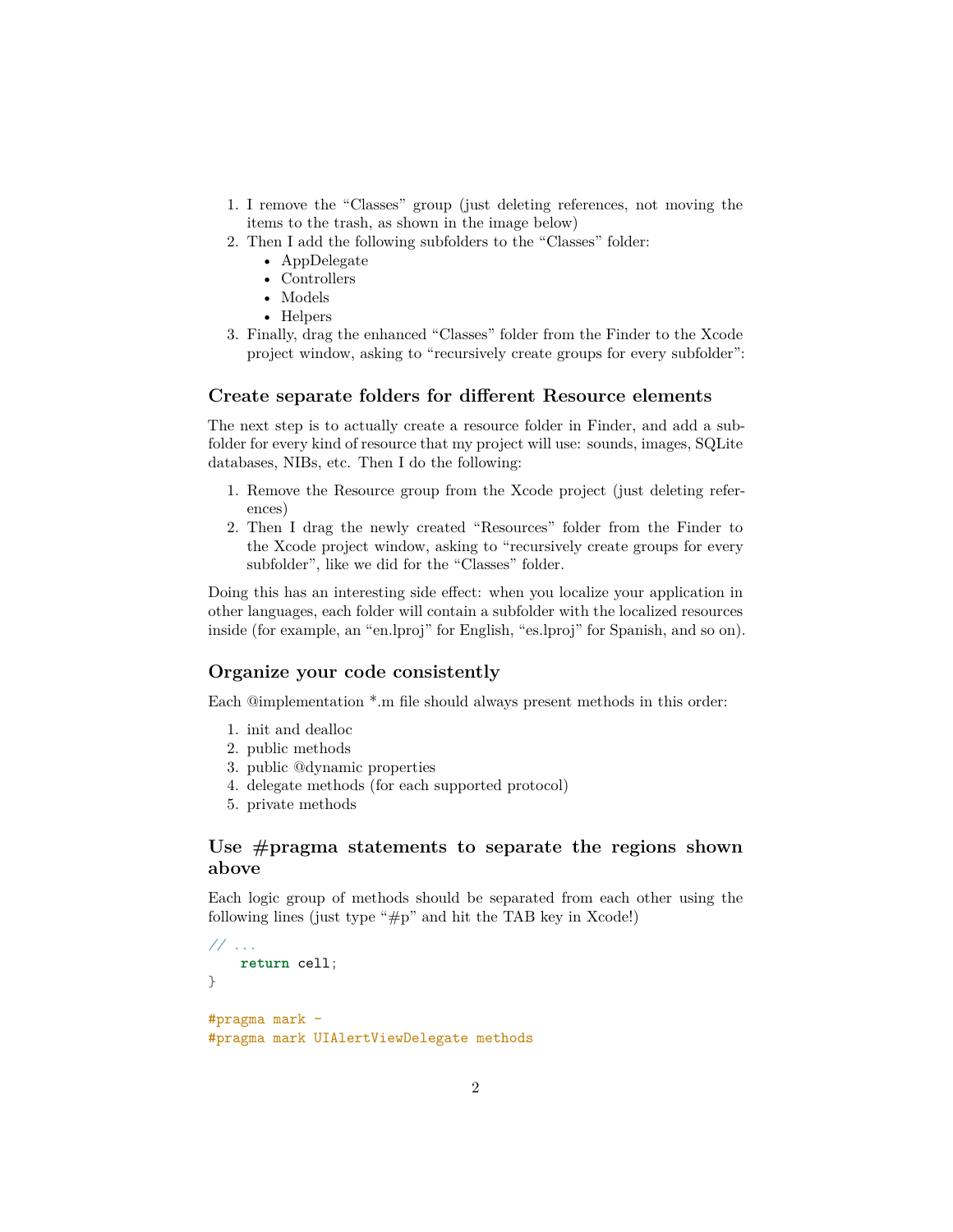```
- (void)alertView:(UIAlertView *)alertView
        clickedButtonAtIndex:(NSInteger)buttonIndex
{
// ...
```
The advantage of this approach is that later, you can use those #pragma marks to generate an automatic layout in the symbols pop-up of Xcode:

You can get this pop-up window clicking on this sector of your Xcode window:

# **Only leave public methods in the header files**

This means putting private methods definitions in a (Private) category on top of the \*.m file. This will remove all compiler warnings (about "this class might not respond to this selector") and will cleanly separate what's public from what's not:

```
#import "UntitledViewController.h"
```

```
@interface UntitledViewController (Private)
- (id)returnPrivateObject;
- (void)changeInternalState:(NSString *)param;
@end
```
**@implementation** UntitledViewController

```
- (id)init
{
```
#### **Use consistent coding conventions**

[You can use my own,](http://wiki.akosma.com/Objective-C_Code_Standards) if you wish.

#### **Treat warnings as errors**

[I've said a lot about that in a previous post,](#page-0-0) but here's a quick reminder:

### **Create "Distribution" configurations for the new project**

Duplicate the "Release" configuration and create two new ones: "Distribution Ad Hoc" and "Distribution App Store". Each one will have to be configured with their corresponding provisioning profiles.

# **Add an "Entiitlements.plist" file to the project**

Remember to uncheck (disable, turn off) the "get-task-allow" value (I still don't understand why every Xcode project does not create this file automatically).